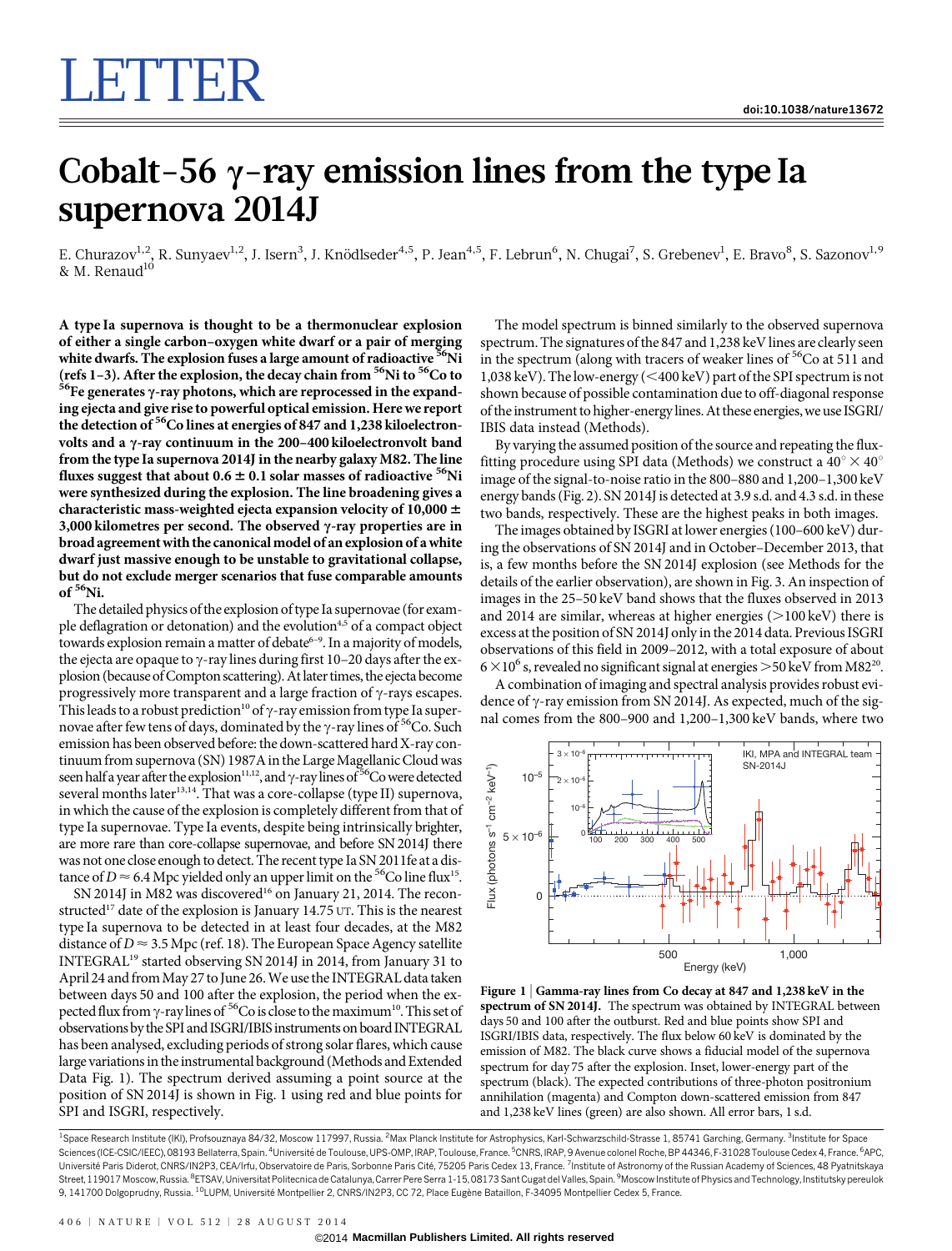



prominent lines of <sup>56</sup>Co should be. The best-fitting parameters (flux, energy and broadening) of those two lines are given in Extended Data Table 1. The fluxes at 847 and 1,238 keV, respectively (2.34  $\pm$  0.74)  $\times$  $10^{-4}$  and (2.78  $\pm$  0.74)  $\times$  10<sup>-4</sup> photons s<sup>-1</sup> cm<sup>-2</sup>, were corrected for the fraction of  $\gamma$ -ray photons escaping the ejecta (this fraction is  $\sim$  60%;<br>Methods), yielding an estimate of  $M_{\text{Co}} = (0.34 \pm 0.07) M_{\odot}$  for the total <sup>56</sup>Co mass at day 75 ( $M_{\odot}$ , solar mass). Correcting this value for the secular evolution of the <sup>56</sup>Co mass in the decay chain <sup>56</sup>Ni  $\rightarrow$  <sup>56</sup>Co  $\rightarrow$ <sup>56</sup>Fe, provides an estimate of the initial <sup>56</sup>Ni mass:  $M_{\text{Ni}} = (0.61 \pm 0.13)M_{\odot}$ .

An independent estimate of the <sup>56</sup>Ni mass can be obtained from the optical 'bolometric' light curve. The simplest approach is based on the assumption<sup>21</sup> that the bolometric luminosity at the maximum is approximately equal to the power of the radioactive decay at this moment. For SN 2014J, the maximum bolometric luminosity is  ${\sim}1.1 \times 10^{43}\, {\rm erg\, s}^{-1},$ attained on day 17.7 after the explosion<sup>22</sup>, assuming interstellar extinction  $A_V = 1.7$  mag in the V filter band. A thorough analysis of extinction<sup>23</sup> yields  $A_V = 1.85 \pm 0.11$  mag. This implies a <sup>56</sup>Ni mass of (0.42  $\pm$  0.05) $M_{\odot}$ . This is marginally consistent with the estimates based on the  $\gamma$ -ray emission lines, which is not surprising, given the qualitative nature of this estimate and the large and complicated extinction in the direction of SN 2014J. A more direct test is the comparison of  $\gamma$ -ray and bolometric optical, ultraviolet and infrared luminosities at day 75. The latter is estimated to be  $\sim$  1.1  $\times$  10<sup>42</sup> erg s<sup>-1</sup> (Methods). The total energy released during decay of the <sup>56</sup>Co isotope<sup>24</sup> is split between neutrinos ( $\sim 0.8$  MeV), kinetic energy of positrons ( $\sim$  0.12 MeV) and  $\gamma$ -rays ( $\sim$  3.6 MeV). In our fiducial model a fraction  $f \approx 0.77$  of the luminosity in  $\gamma$ -rays escapes the ejecta at day 75. The remaining fraction,  $1 - f \approx 0.23$ , is deposited in the ejecta (ignoring bremsstrahlung radiation losses by electrons). Adding the kinetic energy of positrons and 23% of the  $\gamma$ -ray luminosity produced by 0.34 $M_{\odot}$  of <sup>56</sup>Co yields an estimate of  $\sim$  1.1  $\times$  10<sup>42</sup> erg s<sup>-1</sup> for the rate of energy deposition in the ejecta, in good agreement with the optical data. The same model predicts that  $\sim$ 3.3  $\times$  10<sup>42</sup> erg s<sup>-1</sup> escape the ejecta in the form of hard X-rays and  $\gamma$ -rays. The observed luminosities of the 847 and 1,238 keV lines are  ${\sim}$  4.7  ${\times}$   $10^{41}$  and  ${\sim}$  8.1  ${\times}$   $10^{41}$  erg s $^{-1},$ respectively.



The emergent lines are expected to be broadened and blueshifted because of ejecta expansion and the opacity effects (Methods and Extended Data Fig. 3). Both effects are indeed observed (Fig. 4). The mean blueshift, averaged over both lines, corresponds to a velocity of  $V_{\text{Shift}} = -3,100$  $\pm$  1,100 km s<sup>-1</sup>, and the broadening (root mean squared line-of-sight velocity) is  $\sigma_{\gamma} = 4{,}100 \pm 960 \text{ km s}^{-1}$ . These values are broadly consistent with expectations of our fiducial model (Methods).

Finally, at lower energies (100–400 keV) the emerging flux is dominated by Compton scattering of the 847 and 1,238 keV photons and the ortho-positronium continuum from positron annihilation (Fig. 1 inset and Extended Data Fig. 4). The predicted 100–400 keV flux is consistent with INTEGRAL data. Roughly half of the signal comes from the ortho-positronium continuum, suggesting that at day 75 the positrons produced in 19% of the 56Co decay are thermalized in the ejecta and annihilate via positroniumformation. Below 100 keV, the emission declines strongly owing to photoabsorption.

It should be possible to derive stronger constraints from the combined analysis of the whole spectrum. As a first step, we constructed a three-parameter ( $M_{\text{Ni}}$ ; ejecta mass,  $M_{\text{Ei}}$ ; characteristic velocity,  $V_{\text{e}}$ ) model that is capable of reproducing the main observables in the spectrum: the  $\gamma$ -ray line flux, the line broadening and the continuum flux below 511 keV (Methods). The model assumes spherical symmetry, complete mixing of all elements over the entire ejecta, and an exponential density profile<sup>25,26</sup>:  $\rho \propto e^{-\nu/V_e}$ . All three parameters are treated as independent. The level of mixing can in principle be determined from the time evolution of the  $\gamma$ -ray flux. For example, early appearance of hard X-ray emission from core-collapsed SN 1987A clearly demonstrated that Co is mixed<sup>27</sup> over the ejecta. A Monte Carlo code follows the propagation of the  $\gamma$ -ray photons through the ejecta and accounts for scattering and photoabsorption of photons and annihilation of positrons (Methods).

We vary  $M_{\text{Ni}}$ ,  $M_{\text{Ei}}$  and  $V_e$  over a wide range, calculate the expected emergent spectrum and compare it (in terms of a  $\chi^2$  test) with the observed spectrum. This procedure yields the following best-fit parameters and 1 s.d. confidence intervals for the individual parameters:  $M_{\rm Ni}=0.56^{+0.14}_{-0.06} M_{\odot}$ ,  $M_{\rm Ej}=1.2^{+1.9}_{-0.5} M_{\odot}$ ,  $V_{\rm e}=3{,}000\pm800$  km s $^{-1}$ . In this

> Figure 3 <sup>|</sup> Appearance of a new hard (100–600 keV) X-ray source at the position of SN 2014J. In the ISGRI image of the M82 field taken in 2013 the source is absent. Colours show the signal-to-noise ratio at a given position. SN 2014J is detected in this image at  $\sim$ 3.7 s.d.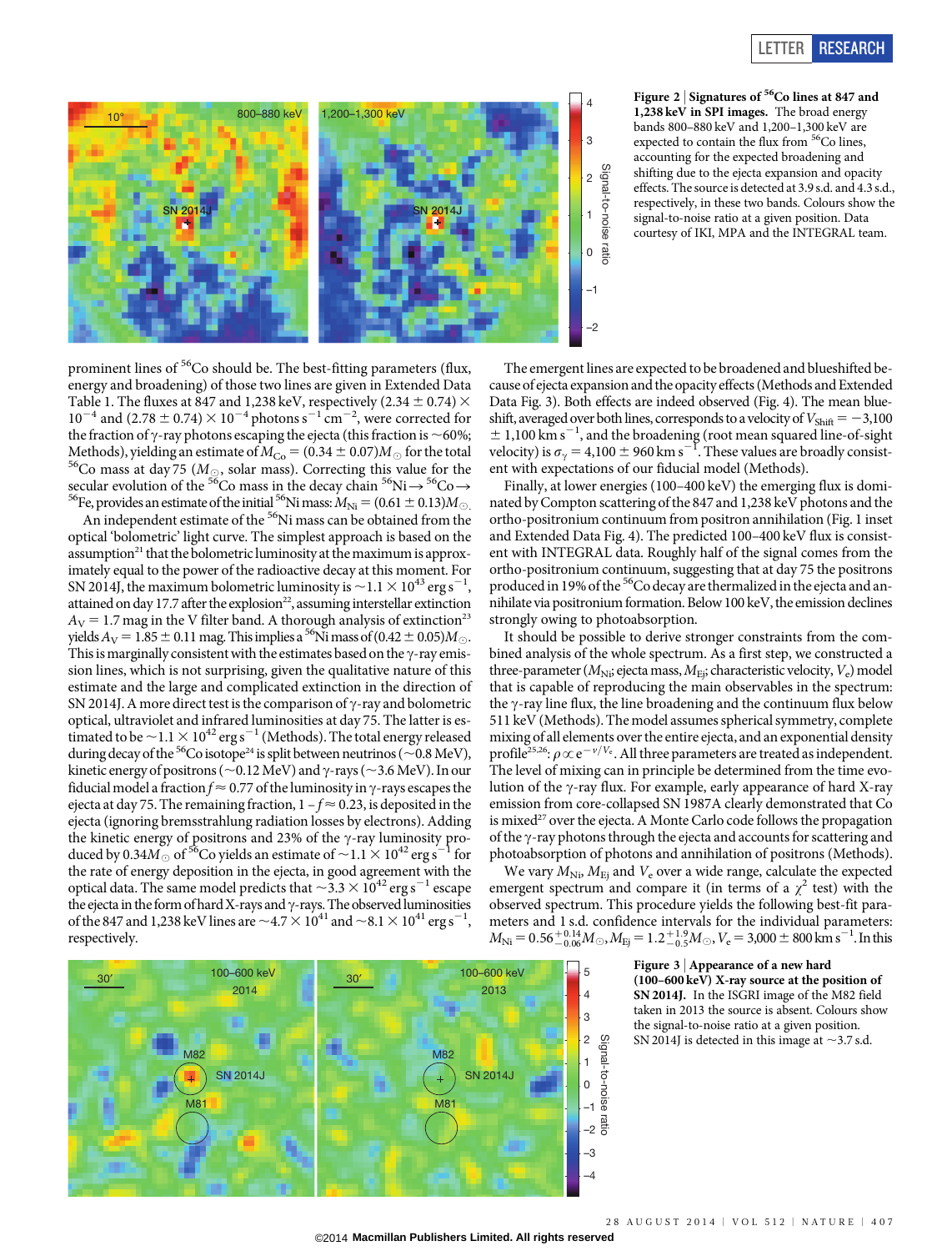

Figure 4 <sup>|</sup> Broadening of the 847 and 1,238 keV lines. Red points show the SPI spectrum in the 720–920 keV range. The red histogram shows the line profile in the fiducial model. The blue points show the SPI spectrum of the 1,238 keV line. For comparison, a Gaussian line at 800 keV with a width corresponding to the SPI intrinsic energy resolution is shown with a black line. Both observed lines are clearly broadened. The upper axis shows the velocity needed to shift the line to a given energy. All error bars, 1 s.d.

model, the mass-weighted root mean squared velocity of the ejecta is model, the mass-weighted root mean squared velocity of the ejecta is  $\sim\sqrt{12}V_{\rm e} = 10,000 \pm 3,000$  km s<sup>-1</sup> (Methods and Extended Data Fig. 5). The confidence contours in the  $M_{\text{Ni}}$ – $M_{\text{E}i}$  plane are elongated such that the highest and lowest allowed values of  $M_{\text{Ni}}$  respectively correspond to the highest and lowest values of  $M_{\text{E}i}$ .

In more realistic models, based on calculations of explosive nucleosynthesis, the parameters are not independent and the distribution of elements over the ejecta can vary strongly. We therefore compared the expected spectra for several representative models of type Ia supernovae at day 75, scaled to the distance of M82, with the data. The list of models and corresponding  $\Delta \chi^2$  values with respect to the null hypothesis of no source are given in Extended Data Table 2. Remarkably, the canonical model of type Ia supernovae,  $W7<sup>1</sup>$ , provides the best description of the SN 2014J spectrum, with  $\Delta \chi^2 = 54.4$ . The pure-detonation model DETO<sup>28</sup> produces too much <sup>56</sup>Ni and can be reliably rejected. The sub-Chandrasekhar model HeD6<sup>29</sup> instead produces a  $\gamma$ -ray flux that is too low and therefore can also be rejected. Our best-fitting three-parameter model (3PAR), and delayed-detonation models  $DD4^{30}$  and  $DDT1p$ (E.B. et al., manuscript in preparation), designed to approximately match SN 2014J properties in the visual band, offers a gain in  $\Delta\chi^2$  nearly as good as W7. From the standpoint of purely statistical errors, W7 performs significantly better than other models. However, given the inevitable assumptions and simplification in each model, and allowing for possible systematic uncertainties, this group of models cannot be rejected.

Overall, the good agreement with the canonical models shows that in  $\gamma$ -rays SN 2014J looks like a prototypical type Ia supernova, even though strong and complicated extinction in the optical band makes the overall analysis challenging.

Online Content Methods, along with any additional Extended Data display items and Source Data, are available in the [online version of the paper;](www.nature.com/doifinder/10.1038/nature13672) references unique to these sections appear only in the online paper.

#### Received 14 May; accepted 3 July 2014.

- 1. Nomoto, K., Thielemann, F.-K. & Yokoi, K. Accreting white dwarf models of Type I supernovae. III - Carbon deflagration supernovae. Astrophys. J. 286, 644-658 (1984).
- 2. Woosley, S. E. & Weaver, T. A. The physics of supernova explosions. Annu. Rev. Astron. Astrophys. 24, 205-253 (1986).
- 3. Hillebrandt, W. & Niemeyer, J. C. Type Ia supernova explosion models. Annu. Rev. Astron. Astrophys. **38,** 191–230 (2000).
- 4. Whelan, J. & Iben, I. Jr. Binaries and supernovae of type I. Astrophys. J. 186, 1007–1014 (1973).
- 5. Iben, I. Jr & Tutukov, A. V. Supernovae of type I as end products of the evolution of binaries with components of moderate initial mass (M not greater than about 9 solar masses). Astrophys. J. Suppl. Ser. 54, 335-372 (1984).
- 6. Gilfanov, M. & Bogdán, Á. An upper limit on the contribution of accreting white dwarfs to the type Ia supernova rate. Nature 463, 924–925 (2010).
- 7. Röpke, F. K. et al. Constraining type Ia supernova models: SN 2011fe as a test case. Astrophys. J. 750, L19 (2012).
- 8. Malone, C. M. et al. The deflagration stage of Chandrasekhar mass models for type In supernovae. I. Early evolution. Astrophys. J. 782, 11 (2014).
- 9. Moll, R., Raskin, C., Kasen, D. & Woosley, S. E. Type Ia supernovae from merging white dwarfs. I. Prompt detonations. Astrophys. J. 785, 105 (2014).
- 10. The, L.-S. & Burrows, A. Expectations for the hard X-ray continuum and gamma-ray line fluxes from the type la supernova SN 2014J in M82. Astrophys. J. 786, 141 (2014).
- 11. Sunyaev, R. et al. Discovery of hard X-ray emission from supernova 1987A. Nature 330, 227–229 (1987).
- 12. Dotani, T., Hayashida, K., Inoue, H., Itoh, M. & Koyama, K. Discovery of an unusual hard X-ray source in the region of supernova 1987A. Nature 330, 230-231 (1987).
- 13. Matz, S. M., Share, G. H., Leising, M. D., Chupp, E. L. & Vestrand, W. T. Gamma-ray line emission from SN1987A. Nature 331, 416–418 (1988).
- 14. Teegarden, B. J., Barthelmy, S. D., Gehrels, N., Tueller, J. & Leventhal, M. Resolution of the 1,238-keV  $\gamma$ -ray line from supernova 1987A. Nature 339, 122–123 (1989).
- Isern, J. et al. Observation of SN2011fe with INTEGRAL. I. Pre-maximum phase. Astron. Astrophys. 552, A97 (2013).
- 16. Fossey, S. Cooke, B. Pollack, G., Wilde, M. & Wright, T. Supernova 2014J in
- M82 = Psn J09554214+6940260. CBET 3792 (2014). Zheng, W. & Filippenko, A. V. Prediscovery KAIT/LOSS detections of SN 2014J. Astron. Telegr. 5822 (2014).
- 18. Karachentsev,I. D. &Kashibadze, O. G.Masses of thelocal group and of theM81 group estimated from distortions in the local velocity field. Astrophysics 49, 3-18 (2006).
- 19. Winkler, C. et al. The INTEGRAL mission. Astron. Astrophys. 411, L1-L6 (2003) Sazonov, S. Y., Lutovinov, A. A. & Krivonos, R. A. Cutoff in the hard X-ray spectra of the
- ultraluminous X-ray sources HoIX X-1 and M82 X-1. Astron. Lett. 40, 65–74 (2014). 21. Arnett, W. D. Type I supernovae. I - Analytic solutions for the early part of the light
- curve. Astrophys. J. 253, 785-797 (1982). 22. Margutti, R. et al. No X-rays from the very nearby Type Ia SN2014J: constraints on its environment. Astrophys. J. 790, 52 (2014).
- 23. Amanullah, R. et al. The peculiar extinction law of SN2014J measured with The Hubble Space Telescope. Astrophys. J. 788, L21 (2014).
- 24. Nadyozhin, D. K. The properties of NI to CO to Fe decay. Astrophys. J. Suppl. Ser. 92, 527–531 (1994).
- Dwarkadas, V. V. & Chevalier, R. A. Interaction of type IA supernovae with their surroundings. Astrophys. J. 497, 807-823 (1998).
- 26. Woosley, S. E., Kasen, D., Blinnikov, S. & Sorokina, E. Type Ia supernova light curves. Astrophys. J. 662, 487–503 (2007).
- Sunyaev, R. A. et al. Hard X-radiation from supernova 1987A: Roentgen Observatory observations from 1987 to 1989. Sov. Astron. Lett. 16, 171–176 (1990).
- 28. Badenes, C., Bravo, E., Borkowski, K. J. & Domínguez, I. Thermal X-ray emission from shocked ejecta in type Ia supernova remnants: prospects for explosion mechanism identification. Astrophys. J. 593, 358–369 (2003).
- 29. Hoeflich, P. & Khokhlov, A. Explosion models for type Ia supernovae: a comparison with observed light curves, distances,  $H_0$ , and  $q_0$ . Astrophys. J. 457, 500–528 (1996).
- 30. Woosley, S. E. & Weaver, T. A. in Supernovae (eds Audouze, J., Bludman, S., Mochkovitch, R. & Zinn-Justin, J.) 63–154 (Elsevier, 1991).

Acknowledgements This work was based on observations with INTEGRAL, an ESA project with instruments and a science data centre funded by ESA member states (especially the principal investigator countries: Denmark, France, Germany, Italy, Switzerland and Spain) and with the participation of Russia and the United States. We are grateful to the ESA INTEGRAL team and E. Kuulkers for their prompt reaction to the SN 2014J event. E.C., R.S. and S.G. wish to thank the Russian INTEGRAL advisory committee for allocating an additional  $10^6$  s of time from a regular programme to SN 2014J observations. R.S., S.G. and S.S. are partly supported by grant no. 14-22-00271 from the Russian Scientific Foundation. J.I. is supported by MINECO-FEDER and Generalitat de Catalunya grants. The SPI project has been completed under the responsibility and leadership of CNES, France. ISGRI has been realized by CEA with the support of CNES. We thank P. Höflich, K. Nomoto and S. Woosley for making available their supernova explosion models HED6, W7 and DD4.

Author Contributions E.C.: reduction and modelling of the INTEGRAL observations, simulations of the emerging  $\gamma$ -ray emission, interpretation, manuscript preparation; R.S.: principal investigator of one of the observations, observation planning, interpretation and manuscript preparation; J.I.: principal investigator of one of the observation proposals, observation planning, modelling of observations, interpretation and manuscript preparation; J.K.: reduction and analysis of SPI data, manuscript review; P.J.: reduction and spectral analysis of SPI observations, manuscript review; F.L.: reduction of the IBIS/ISGRI observations, manuscript preparation; N.C.:<br>determination of <sup>56</sup>Ni mass from the optical data, manuscript review; S.G.: reduction of the IBIS/ISGRI observations, manuscript review; E.B.: theoretical modelling, manuscript review; S.S.: principal investigator of the M82 observations, manuscript review; M.R.: reduction of the IBIS/ISGRI observations, manuscript review.

Author Information Reprints and permissions information is available at <www.nature.com/reprints>. The authors declare no competing financial interests. Readers are welcome to comment on the [online version of the paper.](www.nature.com/doifinder/10.1038/nature13672) Correspondence and requests for materials should be addressed to E.C. [\(churazov@mpa-garching.mpg.de\)](mailto:churazov@mpaarching.mpg.de).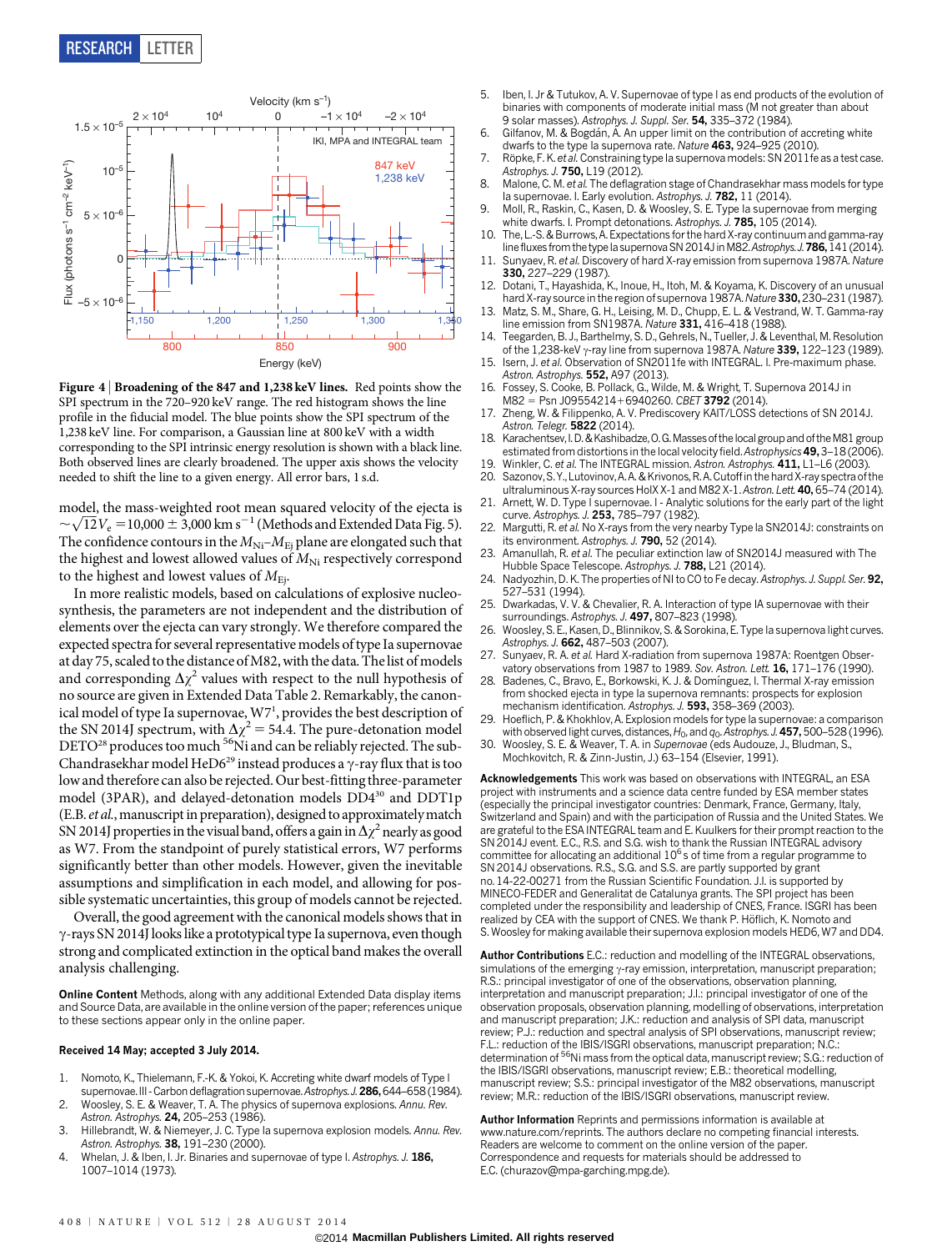#### METHODS

Observations. INTEGRAL is an ESA scientific mission dedicated to fine spectroscopy and imaging of celestial  $\gamma$ -ray sources in the energy range from 15 keV to 10 MeV. The INTEGRAL data used here were accumulated during revolutions 1391–1407 (ref. 31), corresponding to the period  $\sim$  50–100 days after the explosion (proposals: 1170002, PI: R.S.; 1140011, PI: J.I.; 1170001, public). Observations were performed in a standard  $5 \times 5$  pattern around the nominal target location: one source on-axis pointing, 24 'off-source pointings', with a 2.17 $\textdegree$  step. During off-source pointings, the source remains well within the INTEGRAL field of view. Periods of very high and variable background due to solar flares were omitted from the analysis (Extended Data Fig. 1). The total exposure of the clean data set is  $\sim$  2.6 Ms.

SPI data analysis. SPI<sup>32</sup> is a coded-mask germanium spectrometer on board INTEGRAL. The instrument consists of 19 individual Ge detectors, and has a field of view of  $\sim$ 30° (at zero response), an effective area of  $\sim$ 70 cm<sup>2</sup> at 0.5 MeV and an energy resolution of  $\sim$  2 keV. The effective angular resolution of SPI is  $\sim$  2°. During SN 2014J observations, 15 out of 19 detectors were operating, resulting in slightly reduced sensitivity and imaging capabilities compared with the initial configuration. The data analysis follows the scheme implemented for the analysis of the Galactic Centre positron annihilation emission<sup>33,34</sup>. For each detector, a linear relation between the energy and the channel number was assumed and calibrated (separately for each orbit), using the observed energies of background lines (Extended Data Fig. 2) at  $\sim$  198, 438, 584, 882, 1,764, 1,779, 2,223 and 2,754 keV. These bright lines are identified<sup>35</sup> with known nuclear transitions in Ge and other elements, activated by heavy particles, bombarding the SPI detector. For our analysis, we used a combination of single and pulse-shape-discriminator (PSD) events<sup>32</sup>, and treated them in the same way.

The count rate from the supernova at energy  $E$ ,  $S(E)$ , and the background rates in individual detectors,  $B_i(E, t)$ , were derived from a simple model of the observed rates,  $D_i(E, t)$ , in individual SPI detectors, where  $i$  is the detector number and  $t$  is the time of observation with a typical exposure of 2,000 s:  $D_i(E, t) \approx S(E) \times R_i(E, t)$  $+ B_i(E, t) + C_i(E)$ . Here  $R_i(E, t)$  is the effective area for the *i*th detector, as seen from the source position in a given observation, and  $C<sub>i</sub>(E)$  does not depend on time. The background rate is assumed to be linearly proportional to the Ge detectors' saturated event rate,  $G<sub>Sat</sub>(t)$ , above 8 MeV, averaged over all detectors; that is,  $B_i(E, t) = \beta_i(E)G_{Sat}(t)$ . The coefficients  $S(E)$ ,  $\beta_i(E)$  and  $C_i(E)$  are free parameters of the model and are obtained by minimizing  $\chi^2$  for the entire data set. Even though the number of counts in individual exposures is low, it is still possible to use a plain  $\chi^2$  approach as long as the errors are estimated using the mean count rate and the total number of counts in the entire data set is large<sup>36</sup>. The linear nature of the model allows for straightforward estimation of statistical errors.

As an example, we consider SPI data in the 1,200–1,300 keV range, containing the 1,238 keV line of  $56$ Co. For the entire data set there are in total 14,340 flux measurements by individual SPI detectors with a typical exposure time of  $\sim$  2,000 s. Fitting this data set with a constant background model (that is,  $D_i(E, t) \approx C_i(E)$ ) yields the reduced  $\chi^2$ <sub>r</sub> = 1.31 per degree of freedom. Adding a  $B_i(E, t) = \beta_i(E)G_{\text{Sat}}(t)$  term to the model reduces  $\chi^2$ <sub>r</sub> to 0.998, consistent with expectations for photon counting noise. Further adding one more parameter—the flux of a source at the position of SN 2014J—lowers  $\chi^2$  by  $\Delta \chi^2 = 16.4$ , corresponding to a  $\sim$  4 s.d. detection. For comparison, for the 600–800 keV band, which does not contain strong lines, the improvement in  $\chi^2$  by adding the source flux to the model is only 0.60, giving no significant evidence for SN 2014J emission.

Despite its proximity, SN 2014J is still an extremely faint source in  $\gamma$ -rays. Although precise measurements of line fluxes are challenging, a combination of spectral and imaging information makes our results very robust. To further test the possible influence of variable background on our results, we repeated the calculation of the SN 2014J spectrum while dropping the  $B_i(E, t)$  term from the model. The line fluxes changed by  $\sim$ 3% compared with our more elaborate baseline background model. However, the wings of the lines, where the background is  $\sim 10^4$  times higher than the source, can still suffer from the residual background features. The uncertainty in the distance  $D = 3.53 \pm 0.26$  Mpc (ref. 18) causes an additional ~15% uncertainty in the flux and, therefore, in the estimated mass of radioactive Ni and Co. ISGRI/IBIS data analysis. The primary imaging instrument on board INTEGRAL is IBIS<sup>37</sup>, which is a coded-mask aperture telescope with the CdTe-based detector ISGRI38. It has higher sensitivity to continuum emission than SPI in the 20–300 keV range and has a spatial resolution of  $\sim$  12'. We note here that neither ISGRI nor SPI can distinguish the emission of SN 2014J from the emission of any other source in M82. ISGRI, however, can easily differentiate between M82 and M81, which are separated by  $\sim$  30'. The energy resolution of ISGRI is  $\sim$  10% at 100 keV. The ISGRI energy calibration uses the procedure implemented in OSA 10.0 (ref. 39). The images in broad energy bands were reconstructed using a standard mask–detector crosscorrelation procedure, tuned to produce zero signal on the sky if the count rate across the detector matches the pattern expected from pure background, which was derived from the same data set by stacking detector images. The noise in the

resulting images is fully consistent with the expected level, determined by photon counting statistics. The fluxes in broad bands were calibrated using Crab Nebula observations with INTEGRAL shortly before the observations of SN 2014J discussed here.

Fitting 847 and 1,238 keV line parameters. The flux, energy centroid and broadening of the lines were evaluated by fitting a Gaussian to portions of the SPI spectrum in the 800–900 and 1,100–1,350 keV bands. The best-fit parameters are given in Extended Data Table 1 along with 1 s.d. uncertainties. Although for plotting purposes we used heavily binned spectra (Figs 1 and 4), the fitting is done for the unbinned SPI spectrum in 0.5 keV-wide channels.

Because the decay time of <sup>56</sup>Co ( $\tau$  = 111.4 days) and branching ratios (1 and 0.66 for the 847 and 1,238 keV lines, respectively) are known<sup>24</sup>, it is straightforward to convert line fluxes into the mass of <sup>56</sup>Co visible to INTEGRAL at the time of observation:  $M_{Co} = (0.16 \pm 0.05)M_{\odot}$  and  $(0.27 \pm 0.07)M_{\odot}$  for the 847 and 1,238 keV lines, respectively. These values can be considered model-independent lower limits on the amount of 56Co at day 75 since the explosion. The fractions of line photons escaping the ejecta without interactions were estimated from our fiducial model as 0.60 (847 keV) and 0.64 (1,238 keV). These values were used to correct the observed fluxes to derive estimates of the total  $^{56}\mathrm{Co}$  mass at day 75,  $M_\mathrm{Co} = (0.26 \pm 0.08) M_\odot$ and  $(0.42 \pm 0.11)M_{\odot}$ , on the basis of the 847 and 1,238 keV line fluxes, respectively. The derived masses are consistent within the uncertainties with a mean value of  $M_{\text{Co}} = (0.34 \pm 0.07)M_{\odot}$ . Finally, a correction factor of 1/0.55 has been applied to convert the mass of <sup>56</sup>Co at day 75 to the initial mass of <sup>56</sup>Ni:  $M_{\text{Ni}} = (0.6 \pm 0.13)$  $M_{\odot}$ . This factor accounts for time evolution of the Co mass in the decay chain from Ni to Fe.

In fully transparent ejecta, the centroid of emerging  $\gamma$ -ray lines should be unshifted (at least to first order in  $V_e/c$ , where c is the speed of light). Opacity suppresses  $\gamma$ -rays coming from the receding part of the ejecta, leading to a blueshift of the visible line. Blueshift is indeed observed for both lines (Fig. 4).

The corresponding mean velocity is  $V_{\text{Shift}} = -3,100 \pm 1,100 \text{ km s}^{-1}$ . This value is slightly higher than the expected shift of  $-1,280$  km s<sup>-1</sup>, estimated from the fiducial model for  $\gamma$ -ray photons escaping the ejecta without interactions.

The expected line broadening (root mean squared line-of-sight velocity),  $\sigma_{\gamma}$ , for transparent ejecta is directly related to the characteristic expansion velocity.

In the model with an exponential density profile,  $\sigma_{\gamma} = 2V_e$ . Indeed, in the model we found for directly escaping photons,  $\sigma_\gamma = 5{,}860\,\mathrm{km\,s^{-1}} \approx 2.1 V_\mathrm{e}$  . The Gaussian fit to the observed lines yields a slightly lower value,  $\sigma_\gamma = 4{,}100 \pm 960$  km s $^{-1}$  . It is possible that the exact values of the shift and broadening are affected by remaining uncertainties in the background model. However, the presence of shift and broadening at the level of few  $10^3$  km s<sup>-1</sup> is very robust.

Simplified model. The emergent  $\gamma$ -ray spectrum from a type Ia supernova is determined by interactions of  $\gamma$ -ray quanta with the expanding ejecta and can be used as a proxy for the most basic properties of the supernova<sup>15</sup>. Although detailed modelling of the properties of SN 2014J is beyond the scope of this Letter, we use a simple model to qualitatively compare our results with expectations. Our basic observables are the line fluxes, primarily determined by  $M_{\text{Ni}}$ ; line broadening, set by the typical energy release per unit mass; and the flux below 511 keV, which is sensitive to the Thompson depth of the ejecta. Accordingly, we build a spherically symmetric model of homologously expanding ejecta with mass  $M_{Ei}$ , ignoring the possible anisotropy of the <sup>56</sup>Ni distribution expected in the scenario of white dwarf mergers<sup>9</sup>. The density follows an exponential law<sup>25,26</sup>  $\rho \propto e^{-v/V_{\rm e}}$ , where  $V_{\rm e} = \sqrt{E_{\rm K}/6M_{\rm Ej}}$  and is truncated at  $v=10V_e$ , and  $E_K$  is the kinetic energy of the ejecta. In this model a is truncated at  $v = 10v_e$ , and  $E_K$  is the kinetic energy of the ejecta. In this model a mass-weighted root-mean-squared velocity of the ejecta is  $\sqrt{12}V_e$ . All elements, including radioactive Ni and Co, are uniformly mixed through the entire ejecta, which are composed of iron group elements (58%) and Si and S in equal proportions (21% each). This is of course a strong simplification, certainly violated in the outer regions and in the core, but it allows us to specify the model completely with only three parameters:  $M_{\rm Ni}$   $M_{\rm Ej}$  and  $V_{\rm e}$  . The presence of the radioactive elements in the outer layers is crucial for the early phase of the supernova evolution, but becomes less important for days 50–100, which are the days of interest here. As a fiducial example, we use  $M_{\rm Ni}=0.7M_\odot$  ,  $M_{\rm Ej}=1.38M_\odot$  and  $V_{\rm e}=2{,}800$  km s $^{-1}$ , corresponding to  $E_K = 1.3 \times 10^{51}$  erg.

AMonte Carlo radiative transfer code is used to calculate the emergent spectrum, which includes full treatment of Compton scattering (coherent and incoherent) and photoabsorption. Pair production by  $\gamma$ -ray photons is neglected. The positrons produced by  $\beta^+$  decay of <sup>56</sup>Co (19% of all decays) annihilate in place via positronium formation. Both two-photon annihilation into the 511 keV line and the ortho-positronium continuum are included. Our reference model was calculated for day 75 since the explosion. A time delay due to the finite propagation time of the photons is neglected (it amounts to few days from the radius where the bulk of the mass is located).

Examples of the model spectra for days 50, 75 and 100 are shown in Extended Data Fig. 3. To a first approximation (justified by the low signal-to-noise ratio of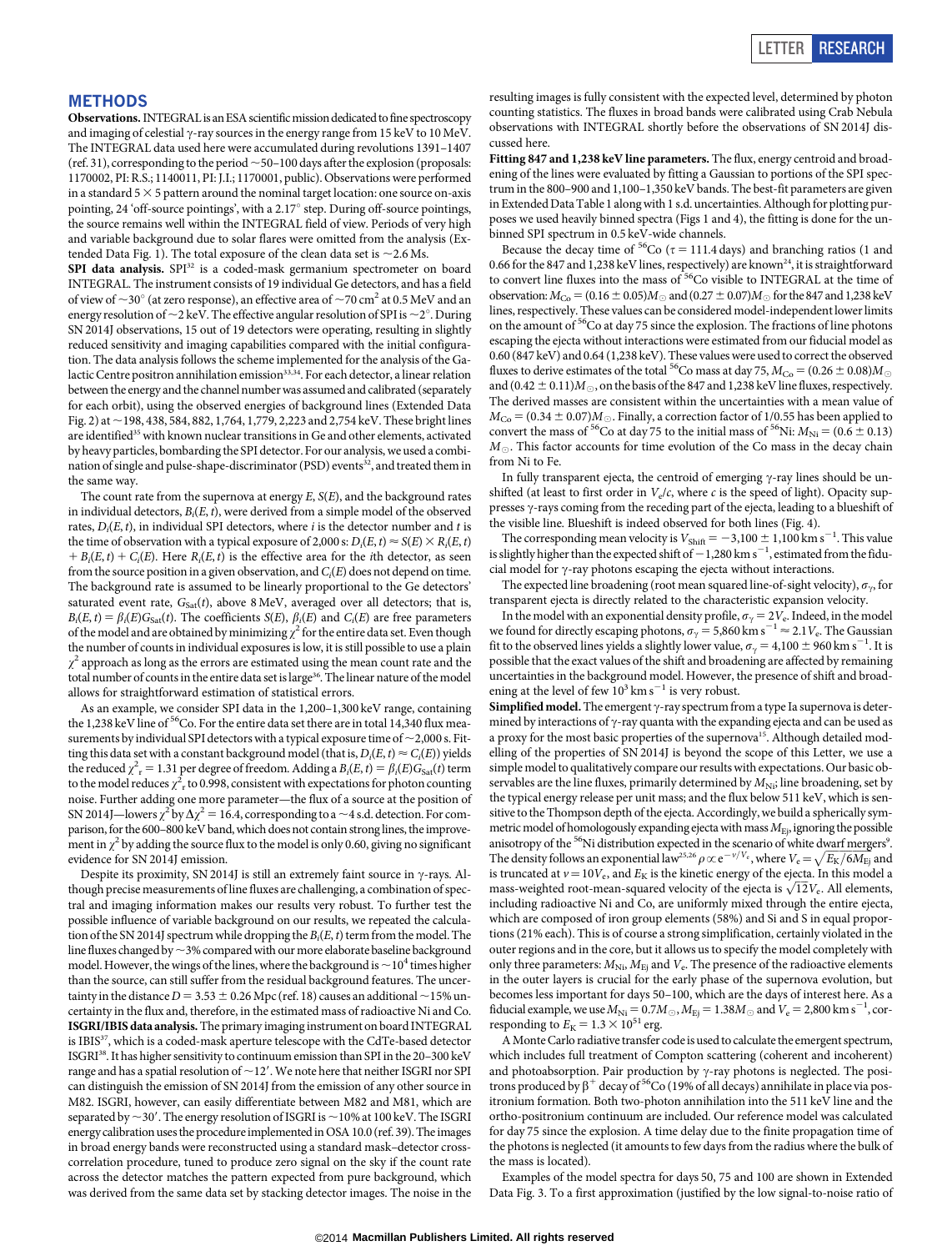the observed spectrum), the model spectrum for day 75 can be used for comparison with the observed spectrum, accumulated by INTEGRAL over days 50–100. The contributions of various components to the total spectrum are shown in Extended Data Fig. 4. The most prominent are the lines at 847 and 1,238 keV. These lines are broadened by the expansion velocity of the ejecta and escape without any interactions (the role of coherent scattering is negligible at these energies). The line shape is also modified by opacity effects, because  $\gamma$ -ray photons produced in the nearest (approaching) side of the ejecta have a higher chance of reaching an observer. This effect causes the line shapes to be skewed towards the blue side. The scattered continuum associated with most prominent lines extends down to energies  $\sim$  100 keV. At lower energies, photoabsorption becomes dominant and the flux drops. In addition, three-photon annihilation, associated with the decay of ortho-positronium, produces a significant contribution to the continuumflux. Unlike the scattered continuum, this component does not scale with the Thomson depth of the ejecta and becomes progressively more important for late evolution of the emergent spectrum.

With our simple three-parameter model it is possible to run a grid of models to evaluate a plausible range of basic parameters. This was done by varying  $M_{\text{Ni}}$ ,  $M_{\text{Ei}}$ and  $V_e$ , comparing the model with the spectrum and calculating  $\chi^2$ . It is convenient to express the success of the model by the reduction of  $\Delta \chi^2$  relative to the null hypothesis of no source. The null hypothesis gives  $\gamma^2 = 1,948.7$  for 1,905 degrees of freedom for the combined SPI+ISGRI spectrum. The best-fitting three-parameter model has  $\Delta\chi^2$  = 50.5, corresponding to a 7.1 s.d. detection with  $M_{\rm Ni}$  = 0.56  $M_\odot$ ,  $M_{\rm Ej}$  = 1.2 $M_{\odot}$  and  $V_{\rm e}$  = 3,000 km s<sup>-1</sup>, corresponding to  $E_{\rm K}$  = 1.3  $\times$  10<sup>51</sup> erg. The same model allows for calculation of 1 s.d. confidence intervals (for a single parameter of interest) by identifying parameter space, which has  $\Delta\chi^2$  smaller by  $1$  than the best-fitting model. Corresponding confidence intervals are shown in Extended Data Fig. 5.

Specific explosion models. Apart from our simplified three-parameter model, we compare the spectrum (SPI+ISGRI) with the expected spectra calculated (E.B. et al., manuscript in preparation) for several detailed type Ia supernova explosion models. For each model, we calculate the reduction of  $\Delta\chi^2$  relative to the null hypothesis of no source. The resulting values and basic characteristics of the models are given in Extended Data Table 2. The set of models includes the classic W7 (ref. 1) and DD4 (ref. 30) models, the pure-detonation model,  $DETO^{28}$ , the sub-Chandrasekhar model, HED6 (ref. 29), our three-parameter model 3PAR with fiducial and best-fitting parameters, and several variants of the delayed-detonation model DDT1p (E.B.et al., manuscript in preparation). DDT1p4 was built to match SN 2014J in the visible band. DDT1p1 is a slightly less energetic version of DDT1p4. In the DDT1p4halo model, the object is surrounded by a  $0.2M_{\odot}$  'halo', which can be envisaged in a slow merger scenario.

Although the single-white-dwarf models discussed above provide consistent descriptions of the INTEGRAL data, these observations by themselves do not immediately exclude double-white-dwarf merger scenarios, provided that similar amounts of 56Ni are synthesized. In this regard, we note that no direct evidence that the progenitor of SN 2014J was a single accreting white dwarf has been found so far, placing tight limits on the most popular accretion scenarios<sup>22,40-42</sup>.

Optical bolometric luminosity during INTEGRAL observations. Using recent BVRIJHK photometry<sup>43</sup>, we estimated the supernova optical bolometric luminosity on day 75 after explosion (median of INTEGRAL observations). For  $A_V = 1.85$  mag and  $R_V$  = 1.6, we found the bolometric luminosity of  $\sim$  1.1 $\times$  10<sup>42</sup> erg s<sup>-1</sup>, which agrees well with the estimates of deposited power in our fiducial model.

- 31. Kuulkers, E. INTEGRAL target of opportunity observations of the type Ia SN2014J in M82. Astron. Telegr. 5835 (2014).
- 32. Vedrenne, G. et al. SPI: the spectrometer aboard INTEGRAL. Astron. Astrophys. 411, L63–L70 (2003).
- 33. Churazov, E., Sunyaev, R., Sazonov, S., Revnivtsev, M. & Varshalovich, D. Positron annihilation spectrum from the Galactic Centre region observed by SPI/INTEGRAL. Mon. Not. R. Astron. Soc. 357, 1377–1386 (2005).
- 34. Churazov, E., Sazonov, S., Tsygankov, S., Sunyaev, R. & Varshalovich, D. Positron annihilation spectrum from the Galactic Centre region observed by SPI/INTEGRAL revisited: annihilation in a cooling ISM? Mon. Not. R. Astron. Soc. 411, 1727–1743 (2011).
- 35. Weidenspointner, G. et al. First identification and modelling of SPI background lines. Astron. Astrophys. 411, L113–L116 (2003).
- 36. Churazov, E., Gilfanov, M., Forman, W. & Jones, C. Mapping the gas temperature distribution in extended X-ray sources and spectral analysis in the case of low statistics: application to ASCA observations of clusters of galaxies. Astrophys. J. 471, 673–682 (1996).
- 37. Ubertini, P. et al. IBIS: the imager on-board INTEGRAL. Astron. Astrophys. 411, L131-L139 (2003)
- 38. Lebrun, F. et al. ISGRI: the INTEGRAL Soft Gamma-Ray Imager. Astron. Astrophys. 411, L141–L148 (2003).
- 39. INTREGAL Science Data Centre. INTEGRAL <http://isdc.unige.ch/integral> (2014). Nielsen, M. T. B. Gilfanov, M. Bogdán, Á., Woods, T. E. & Nelemans, G. Upper limits on the luminosity of the progenitor of type Ia supernova SN 2014J. Mon. Not. R. Astron. Soc. 442, 3400-3406 (2014).
- 41. Kelly, P. L, et al. Constraints on the progenitor system of the type la supernova 2014J from pre-explosion Hubble Space Telescope imaging. Astrophys. J. 790, 3 (2014).
- 42. Perez-Torres, M. A. et al. Constraints on the progenitor system and the environs of SN 2014J from deep radio observations. Preprint at [http://arxiv.org/abs/](http://arxiv.org/abs/1405.4702) [1405.4702](http://arxiv.org/abs/1405.4702) (2014).
- 43. Foley, R. J, et al. Extensive HST ultraviolet spectra and multi-wavelength observations of SN 2014J in M82 indicate reddening and circumstellar scattering by typical dust. Preprint at<http://arxiv.org/abs/1405.3677> (2014).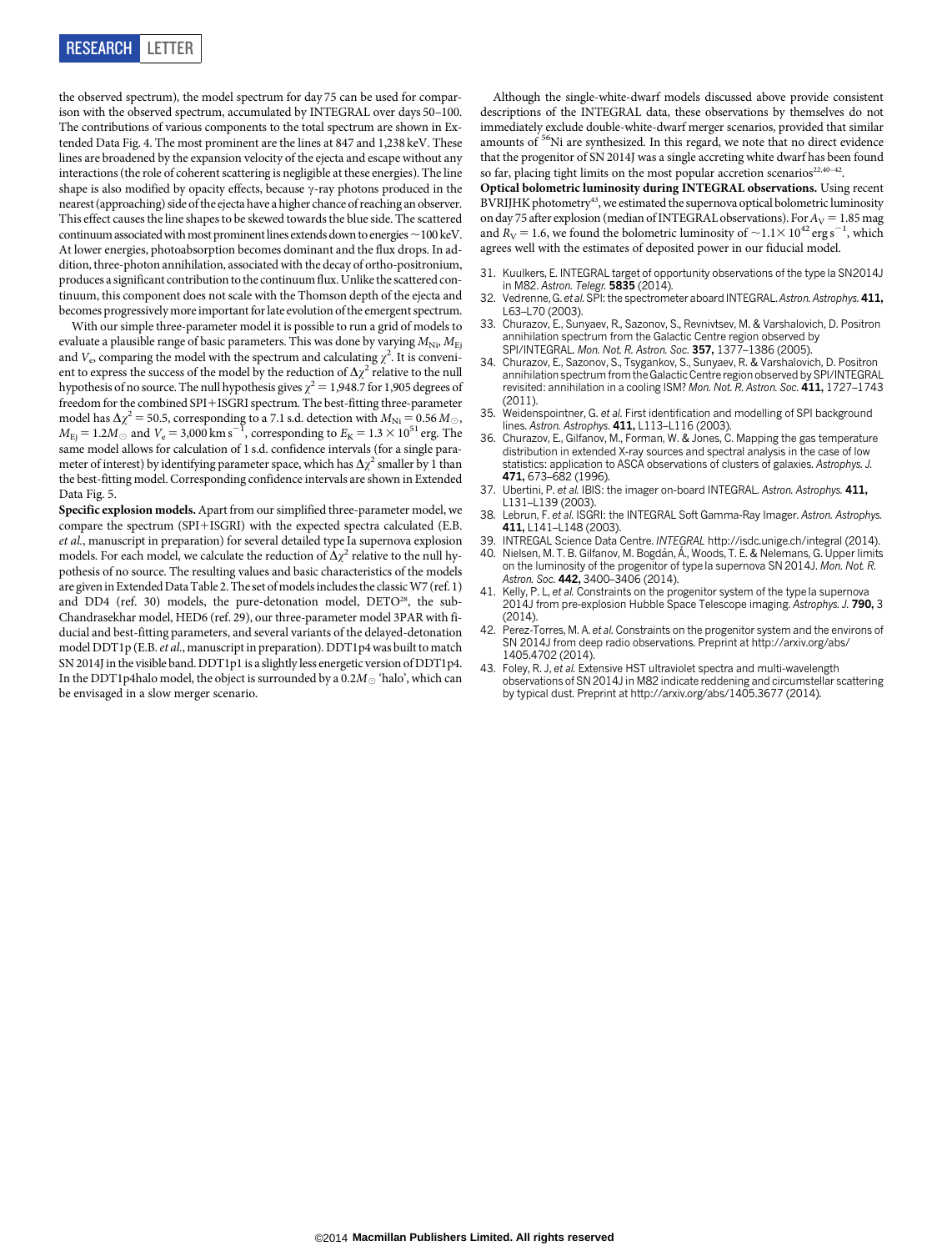

Extended Data Figure 1  $\vert$  Variations in the particle background during INTEGRAL observations. Anti-coincidence-system count rate is shown as a function of time, expressed through the revolution number. One revolution

lasts about 3 days. Periods of very high and variable background (shown in blue) due to solar flares were omitted from the analysis. Periods of quiescent background (red) were used to derive the spectrum of SN 2014J.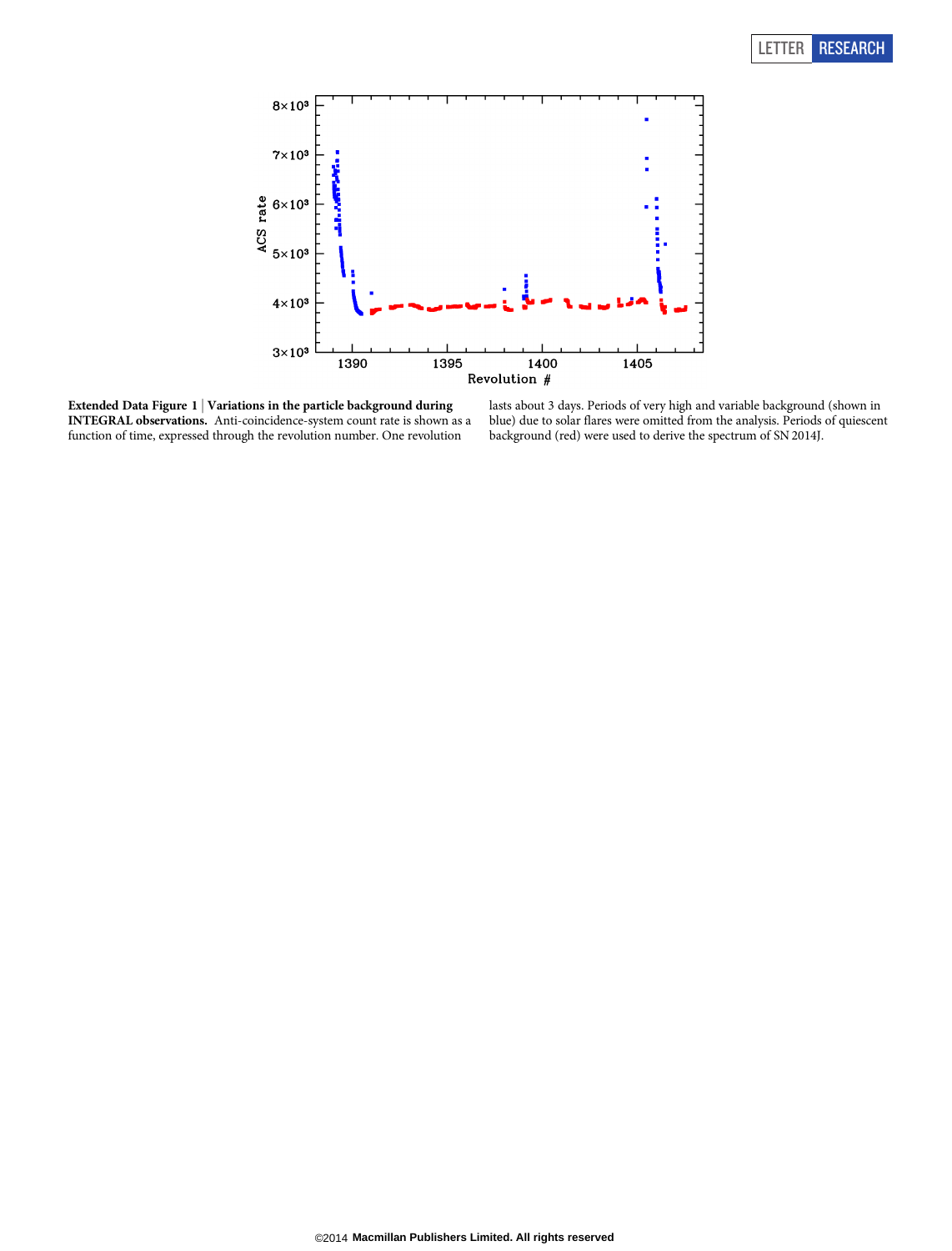

Extended Data Figure 2 <sup>|</sup> Comparison of the SPI background spectrum and the expected type Ia supernova emission. Typical quiescent background (black) and supernova model (red, convolved with SPI energy resolution) spectra.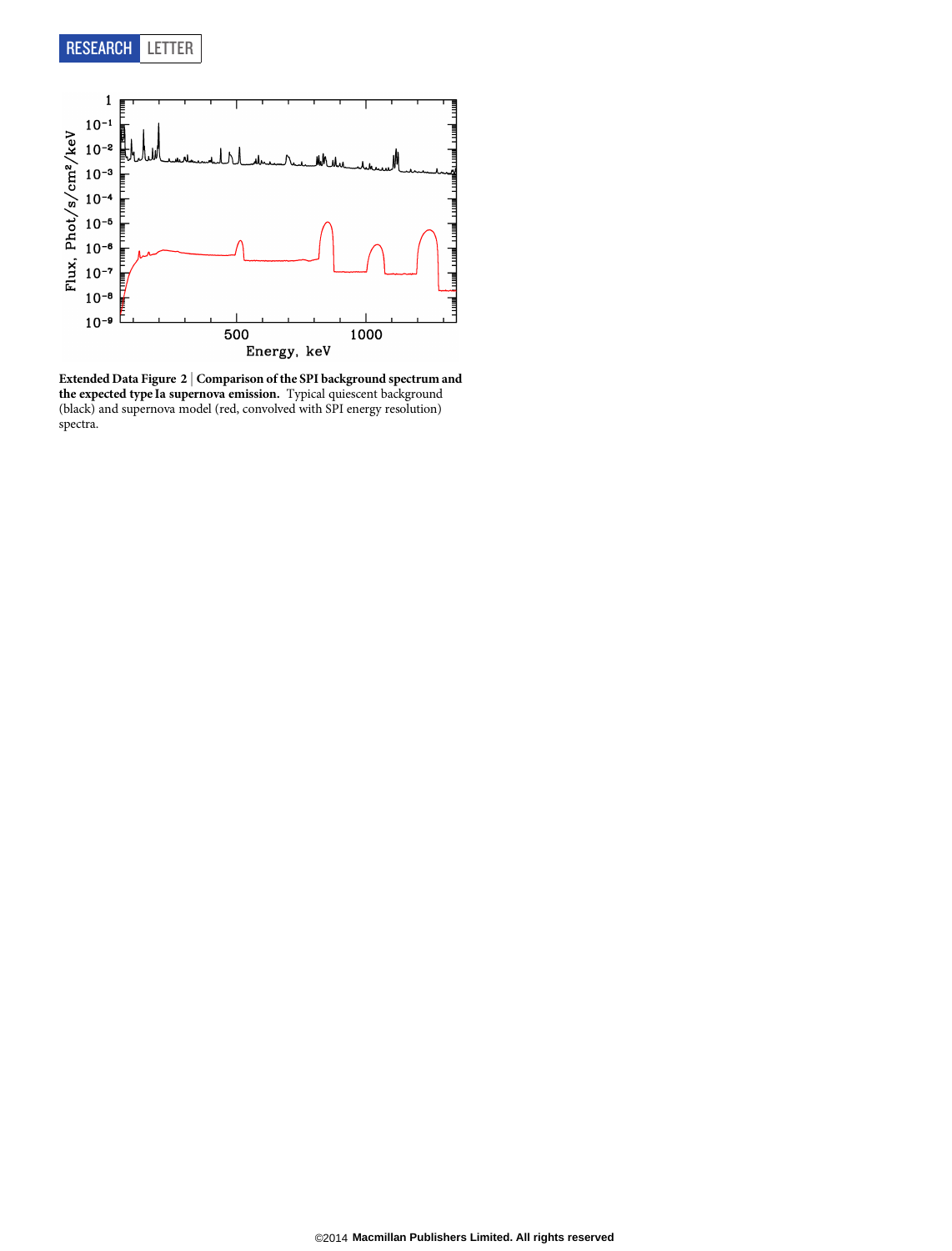

Extended Data Figure 3 <sup>|</sup> Predicted spectra for days 50, 75 and 100 after explosion. The 3PAR model spectrum calculated for day 75 is used for comparison with the INTEGRAL data obtained between day 50 and 100 since<br>the explosion. Weak lines below 200 keV correspond to <sup>56</sup>Ni (day 50) and <sup>57</sup>Co (day 100).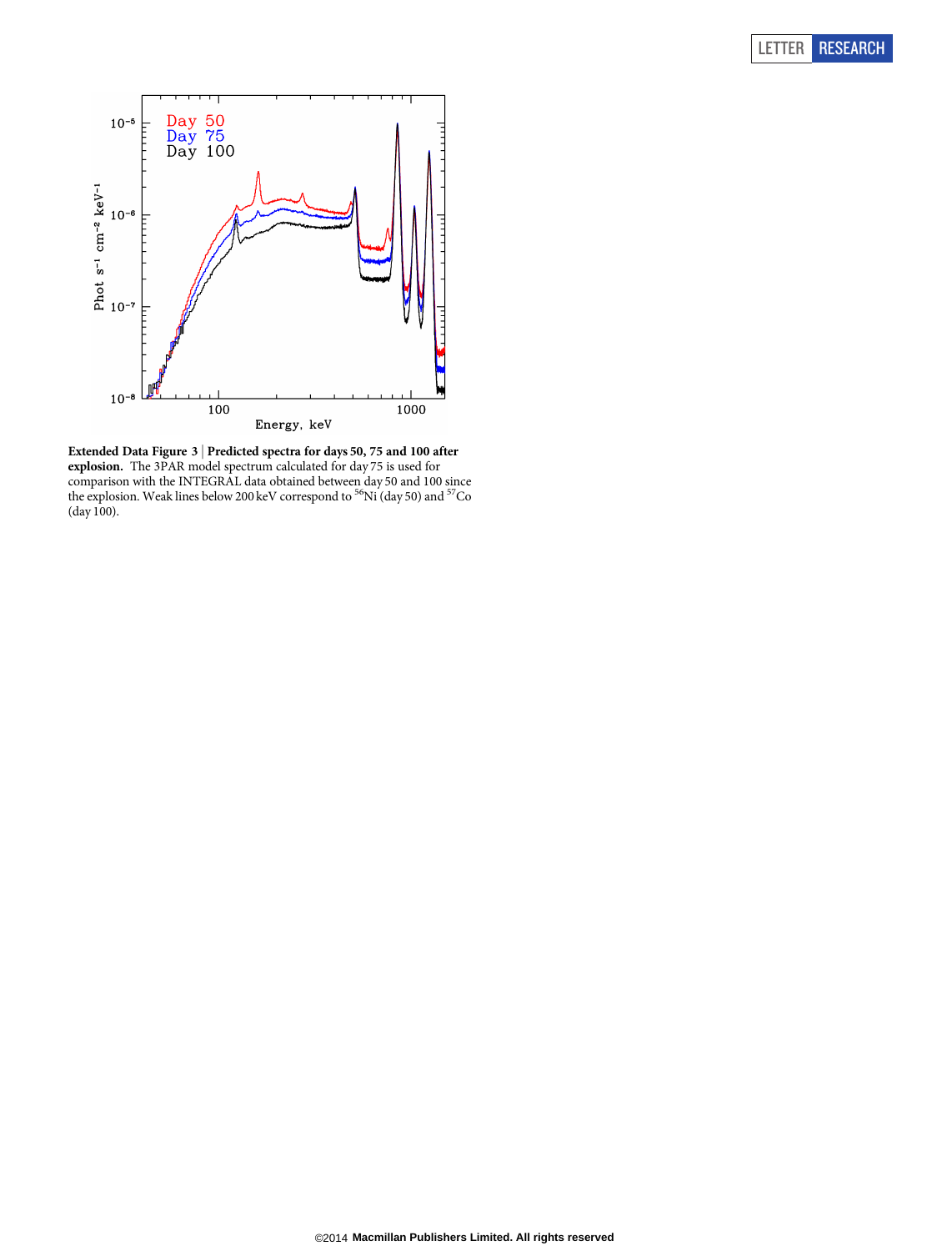

Extended Data Figure 4  $\vert$  Contributions of various components to the model spectrum. The lines are formed by  $\gamma$ -rays escaping the ejecta without interactions. The low-energy tail of each line is due to Compton downscattering of the photons because of the recoil effect. The 'humps' in the tails correspond to the scattering by 180°. The magenta line shows the contribution of the ortho-positronium annihilation. Annihilation of para-positronium contributes to 511 keV line.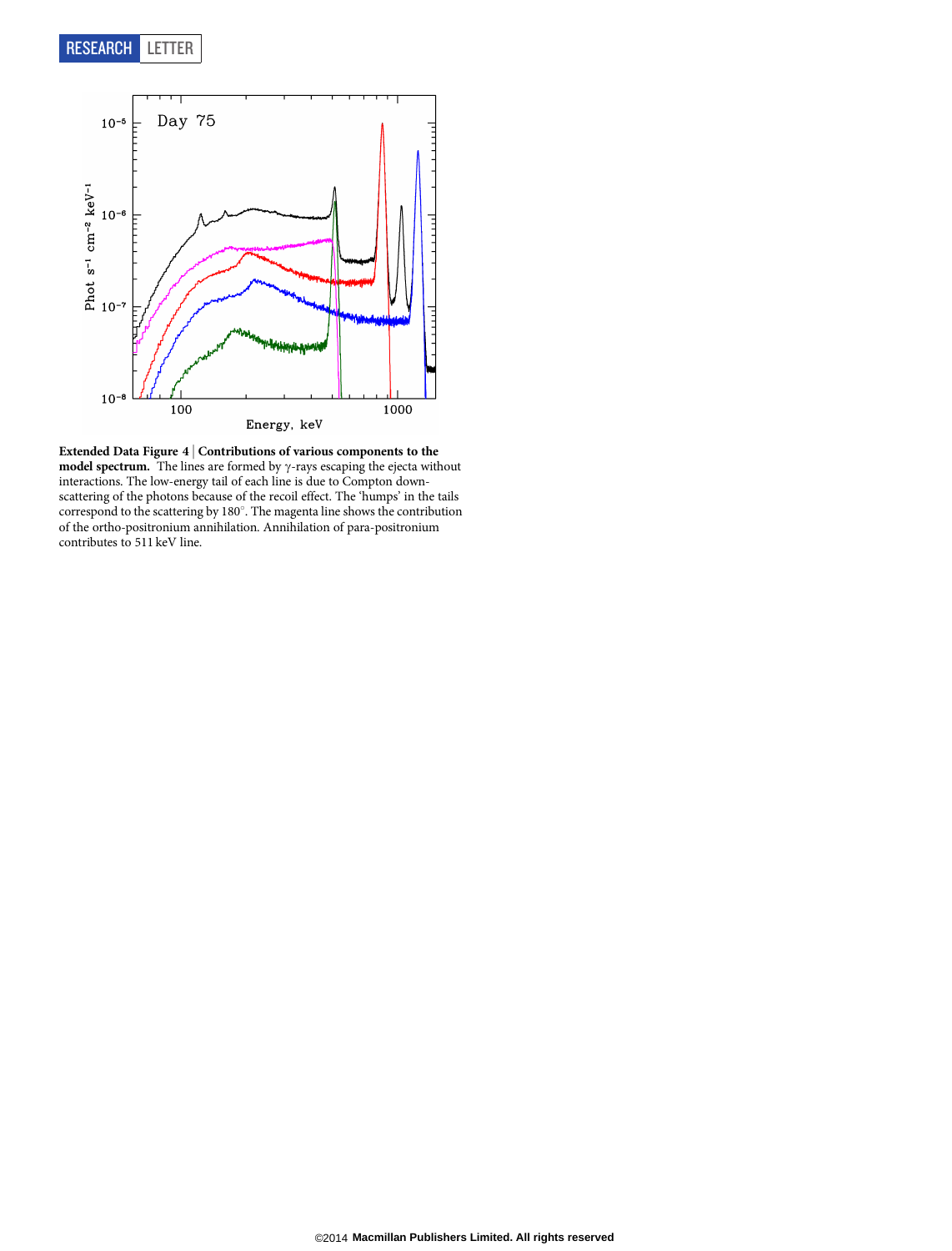## LETTER RESEARCH



Extended Data Figure 5 | Confidence contours for our three-parameter model. The cross shows the best-fit values. Contours are plotted at  $\Delta \chi^2 = 1$  with respect to the best-fit value and characterize the 1 s.d. confidence interval for a single parameter of interest.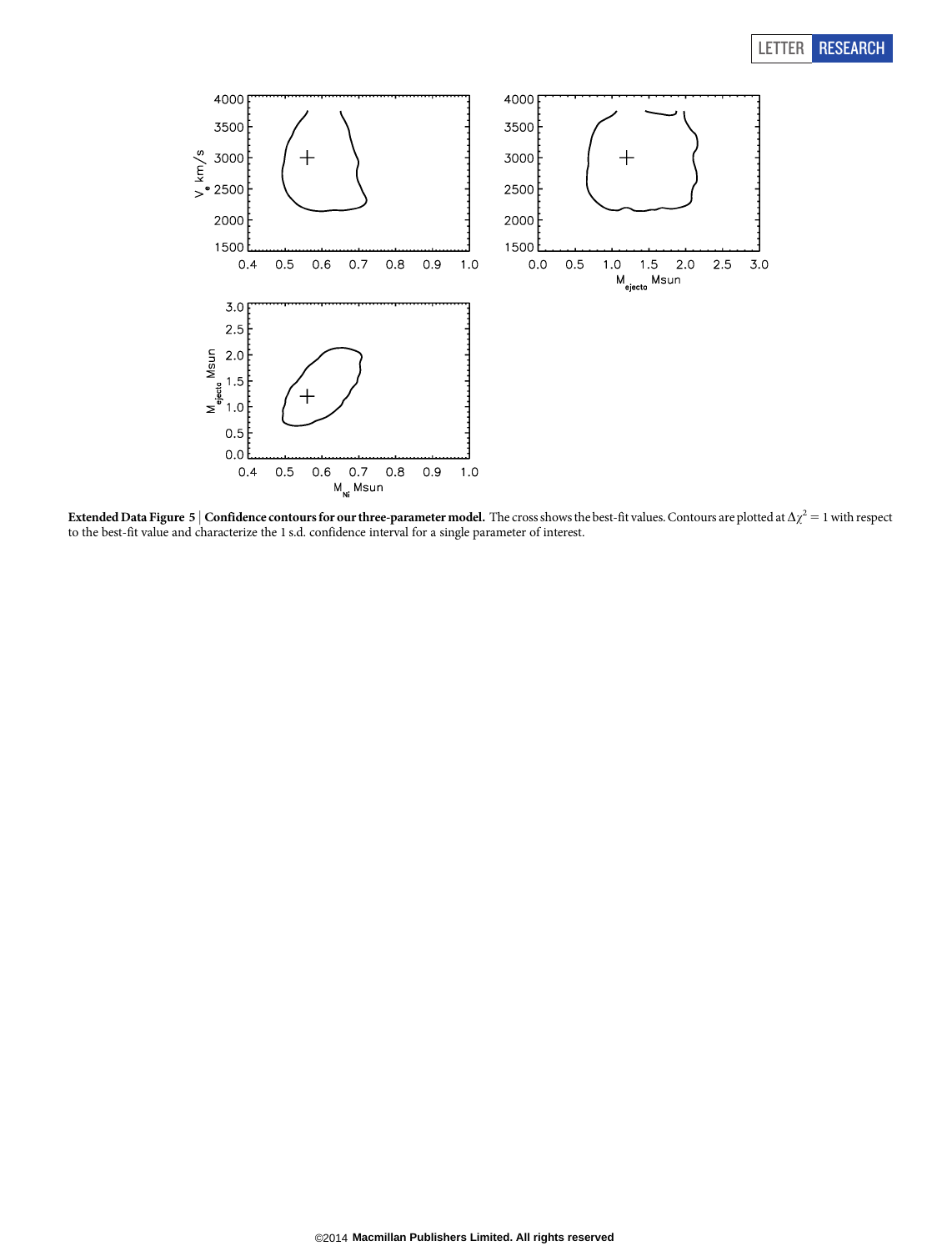

## Extended Data Table  $1 \mid$  Parameters of the observed gamma-ray lines of  $^{56}$ Co

| Parameter                                                         | 847 keV line    | 1238 keV line |
|-------------------------------------------------------------------|-----------------|---------------|
| Flux, $10^{-4}$ phot cm <sup>-2</sup> s <sup>-1</sup>             | $2.34 \pm 0.74$ | $2.78 + 0.74$ |
| Luminosity, $10^{41}$ erg s <sup>-1</sup>                         | 4.7             | 8.1           |
| $V_{\text{shift}}$ (l.o.s. velocity), km s <sup>-1</sup>          | $-1900+1600$    | $-4300+1600$  |
| Line width (I.o.s. velocity rms), $\sigma_v$ , km s <sup>-1</sup> | 3600+1300       | 4700+1400     |

Each line is independently approximated with a Gaussian. Errors, 1 s.d.